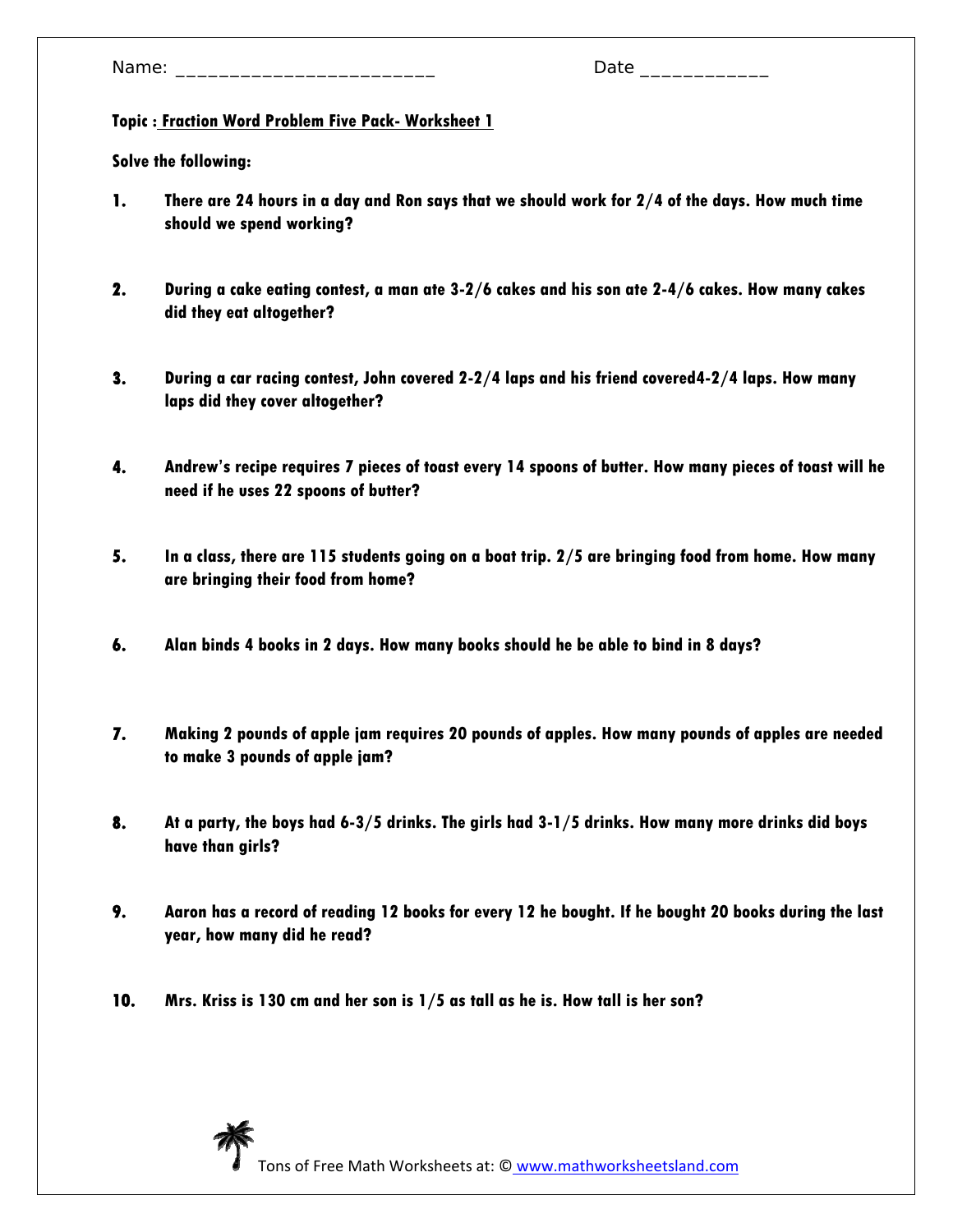# **Topic : Fraction Word Problem Five Pack- Worksheet 2**

- **1. There are 24 hours in a day and Ron says that we should work for 1/12 of the days. How much time should we spend working?**
- **2. During a cake eating contest, a man ate 2-3/4 cakes and his son ate 1-2/4 cakes. How many cakes did they eat altogether?**
- **3. During a car racing contest, Emil covered 3-1/5 laps and his friend covered 1-2/5 laps. How many laps did they cover altogether?**
- **4. Daniel's recipe requires 8 pieces of toast every 2 spoons of butter. How many pieces of toast will he need if he uses 6 spoons of butter?**
- **5. In a class, there are 100 students going on a boat trip. 1/2 are bringing food from home. How many are bringing their food from home?**
- **6. Clark binds 2 books in 4 days. How many books should he be able to bind in 4 days?**
- **7. Making 12 pounds of apple jam requires 24 pounds of apples. How many pounds of apples are needed to make 3 pounds of apple jam?**
- **8. At a party, the boys had 3-1/2 drinks. The girls had 2-1/2 drinks. How many more drinks did boys have than girls?**
- **9. Bruce has a record of reading 24 books for every 6 he bought. If he bought 48 books during the last year, how many did he read?**
- **10. Mrs. Basil is 120 cm and her son is 2/3 as tall as he is. How tall is her son?**

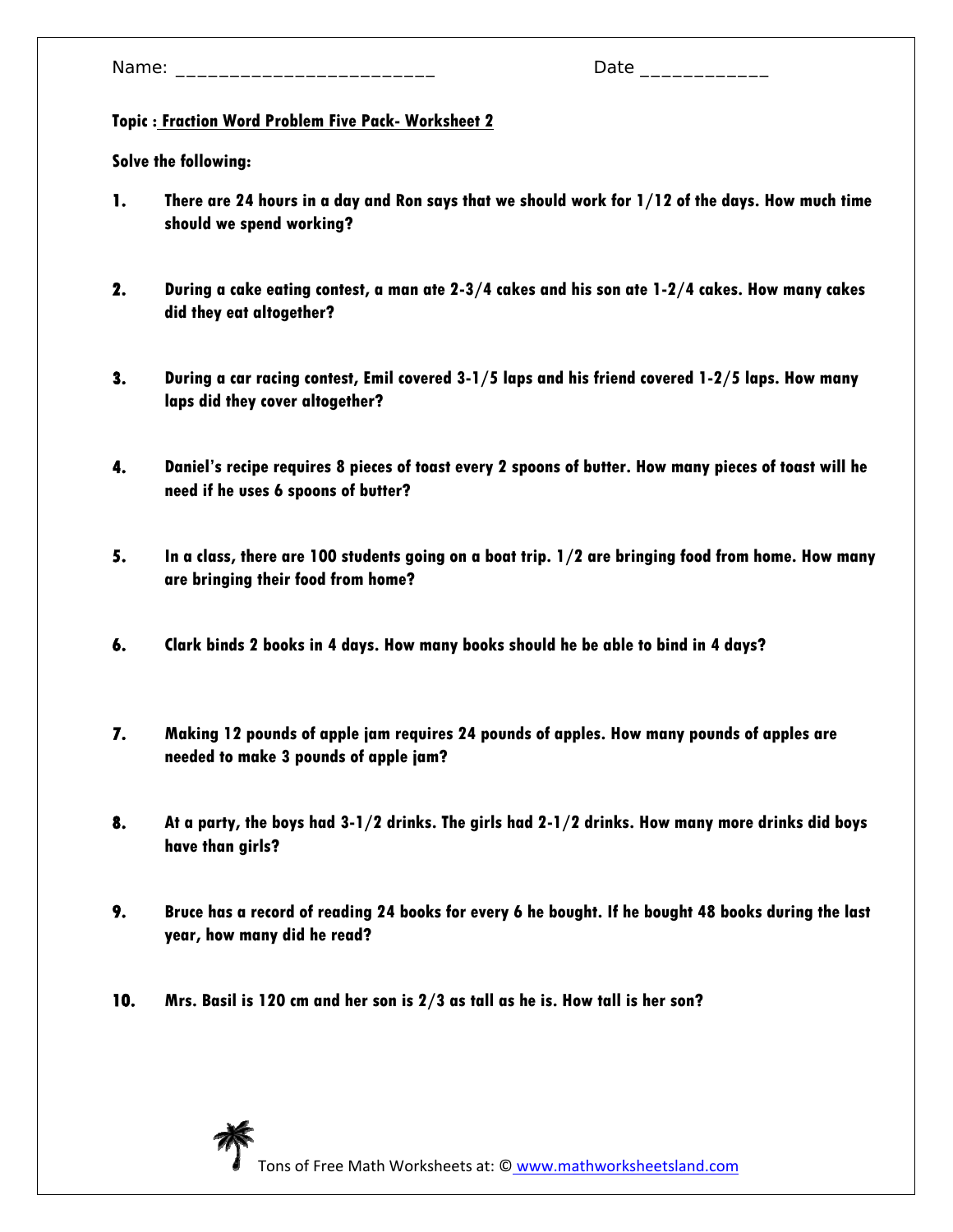# **Topic : Fraction Word Problem Five Pack- Worksheet 3**

- **1. There are 24 hours in a day and Ron says that we should work for 1/5 of the days. How much time should we spend working?**
- **2. During a cake eating contest, a man ate 1-3/6 cakes and his son ate 2-4/6 cakes. How many cakes did they eat altogether?**
- **3. During a car racing contest, Leroy covered 3-1/2 laps and his friend covered 1-2/2 laps. How many laps did they cover altogether?**
- **4. Daniel's recipe requires 6 pieces of toast every 4 spoons of butter. How many pieces of toast will he need if he uses 6 spoons of butter?**
- **5. In a class, there are 120 students going on a boat trip. 1/2 are bringing food from home. How many are bringing their food from home?**
- **6. Jacob binds 5 books in 6 days. How many books should she be able to bind in 10 days?**
- **7. Making 5 pounds of apple jam requires 25 pounds of apples. How many pounds of apples are needed to make 3 pounds of apple jam?**
- **8. At a party, the boys had 6-2/3 drinks. The girls had 2-1/3 drinks. How many more pizzas did the boys eat?**
- **9. Howard has a record of reading 12 books for every 4 he bought. If he bought 36 books during the last year, how many did he read?**
- **10. Mrs. Grant is 122 cm and her son is 1/2 as tall as he is. How tall is her son?**

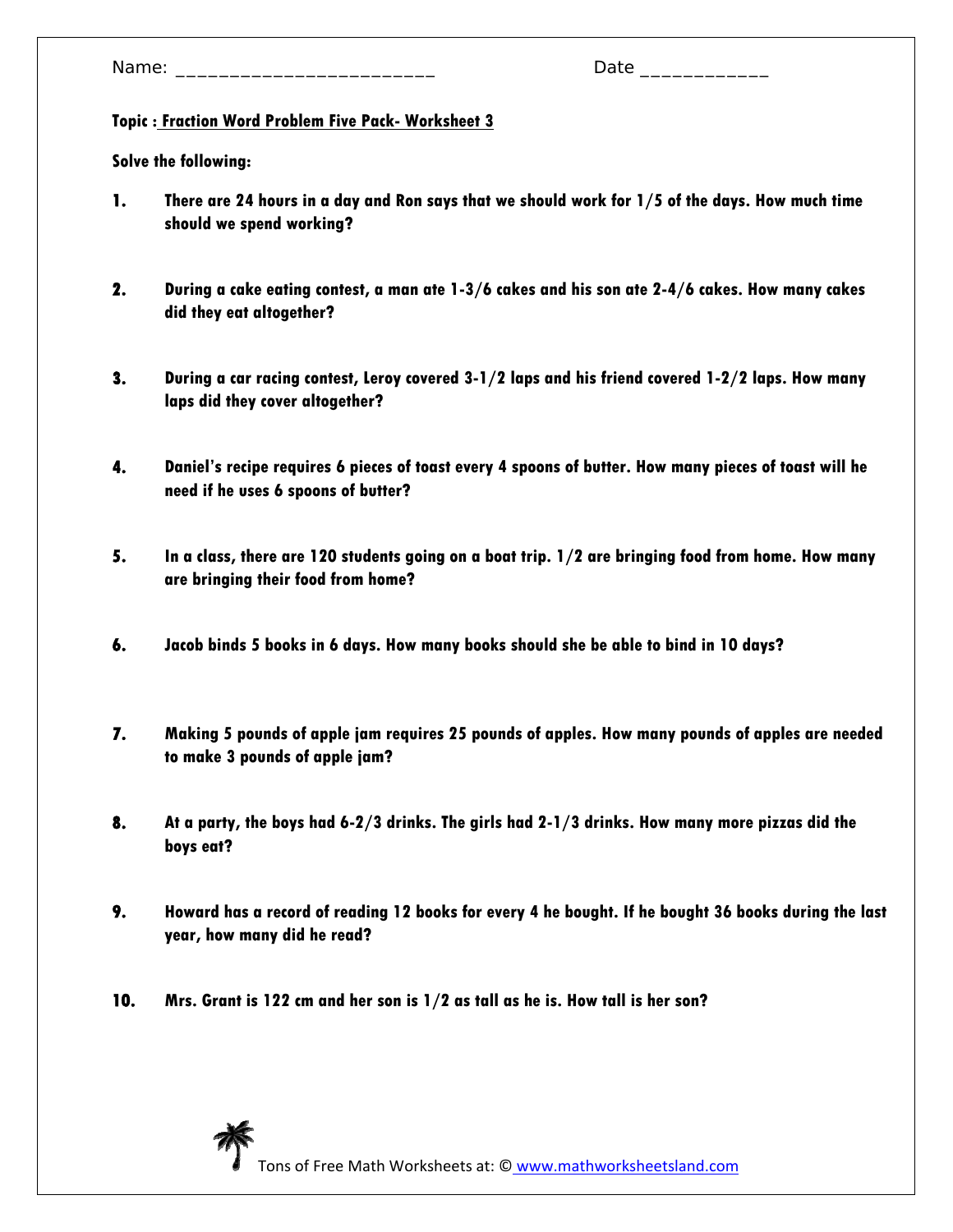# **Topic : Fraction Word Problem Five Pack- Worksheet 4**

- **1. There are 24 hours in a day and Ron says that we should work for 1/3 of the days. How much time should we spend working?**
- **2. During a cake eating contest, a man ate 3-3/5 cakes and his son ate 4-4/5 cakes. How many cakes did they eat altogether?**
- **3. During a car racing contest, Leroy covered 4-1/6 laps and his friend covered 3-2/6 laps. How many laps did they cover altogether?**
- **4. Paul's recipe requires 3 pieces of toast every 6 spoons of butter. How many pieces of toast will he need if he uses 18 spoons of butter?**
- **5. In a class, there are 130 students going on a boat trip. 1/4 are bringing food from home. How many are bringing their food from home?**
- **6. Morris binds 2 books in 2 days. How many books should she be able to bind in 10 days?**
- **7. Making 2 pounds of apple jam requires 12 pounds of apples. How many pounds of apples are needed to make 5 pounds of apple jam?**
- **8. At a party, the boys had 7-2/2 drinks. The girls had 2-1/2 drinks. How many more drink boys had than girls?**
- **9. Milton has a record of reading 6 books for every 12 he bought. If he bought 12 books during the last year, how many did he read?**
- **10. Mrs. Martin is 115 cm and her son is 1/3 as tall as he is. How tall is her son?**